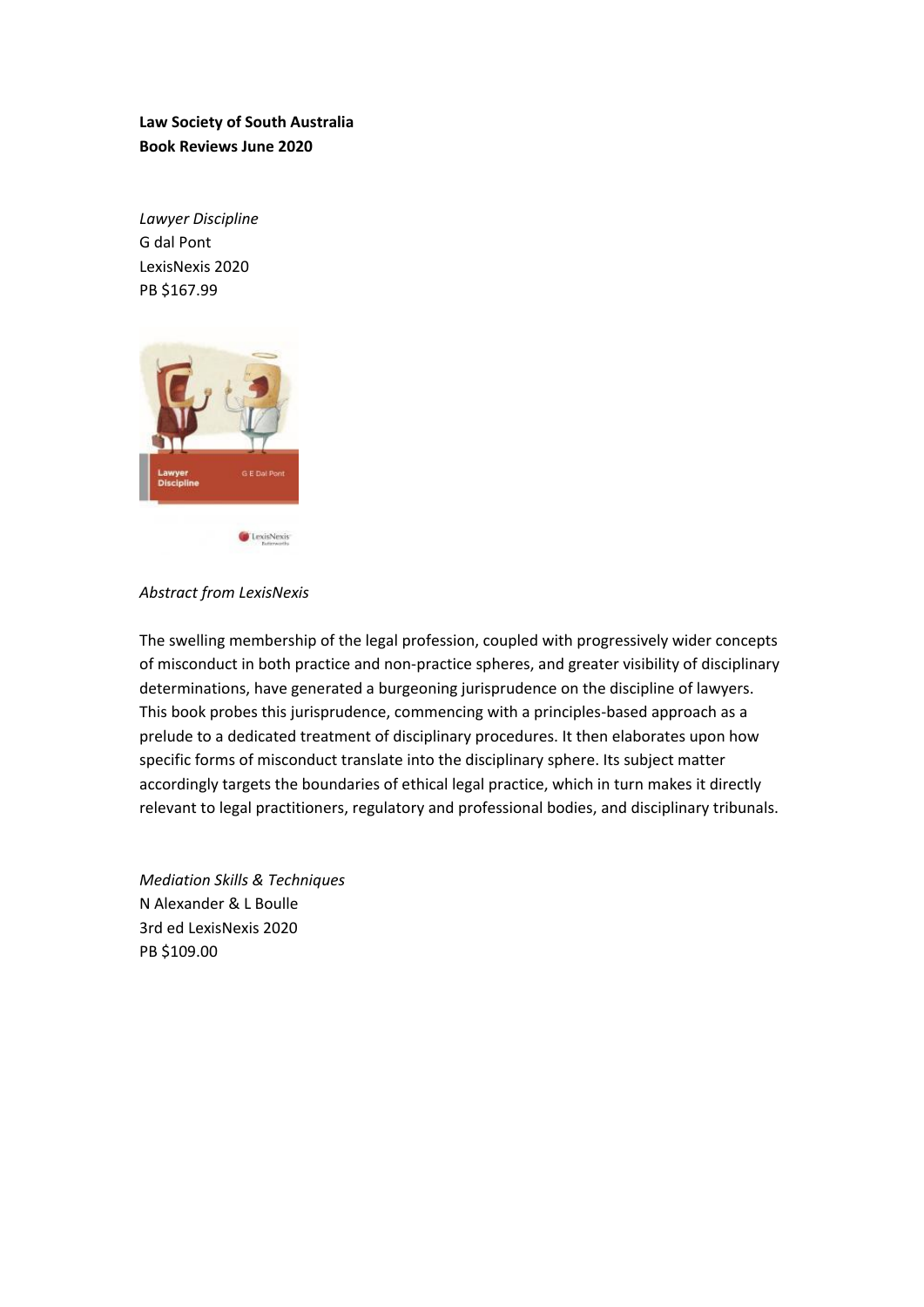

## *Abstract from LexisNexis*

*Mediation Skills and Techniques* provides expert guidance on the practical operation of the mediation process, with particular reference to the skills and techniques that can be used by mediators to assist parties in their decision-making. It deals systematically with all aspects of mediation procedure, covering a wide range of planning, precautionary and trouble-shooting methods relevant for practice. Skills and techniques are correlated with the National Mediator Accreditation Standards.

*Marketing and the Law* M Bender 6 th ed LexisNexis 2020 PB \$132.00



## *Abstract from LexisNexis*

This text is designed to enable those in business, lawyers, and students to ascertain and understand the key legal principles that apply to the marketing of goods and services. Drawn from a broad range of areas of law, aspects of marketing covered include the manufacture, packaging, labelling, promotion, distribution, and retailing of goods and services. The discussion includes numerous case examples, diagrams and flowcharts to support learning.

*Brooking on Building Contracts*